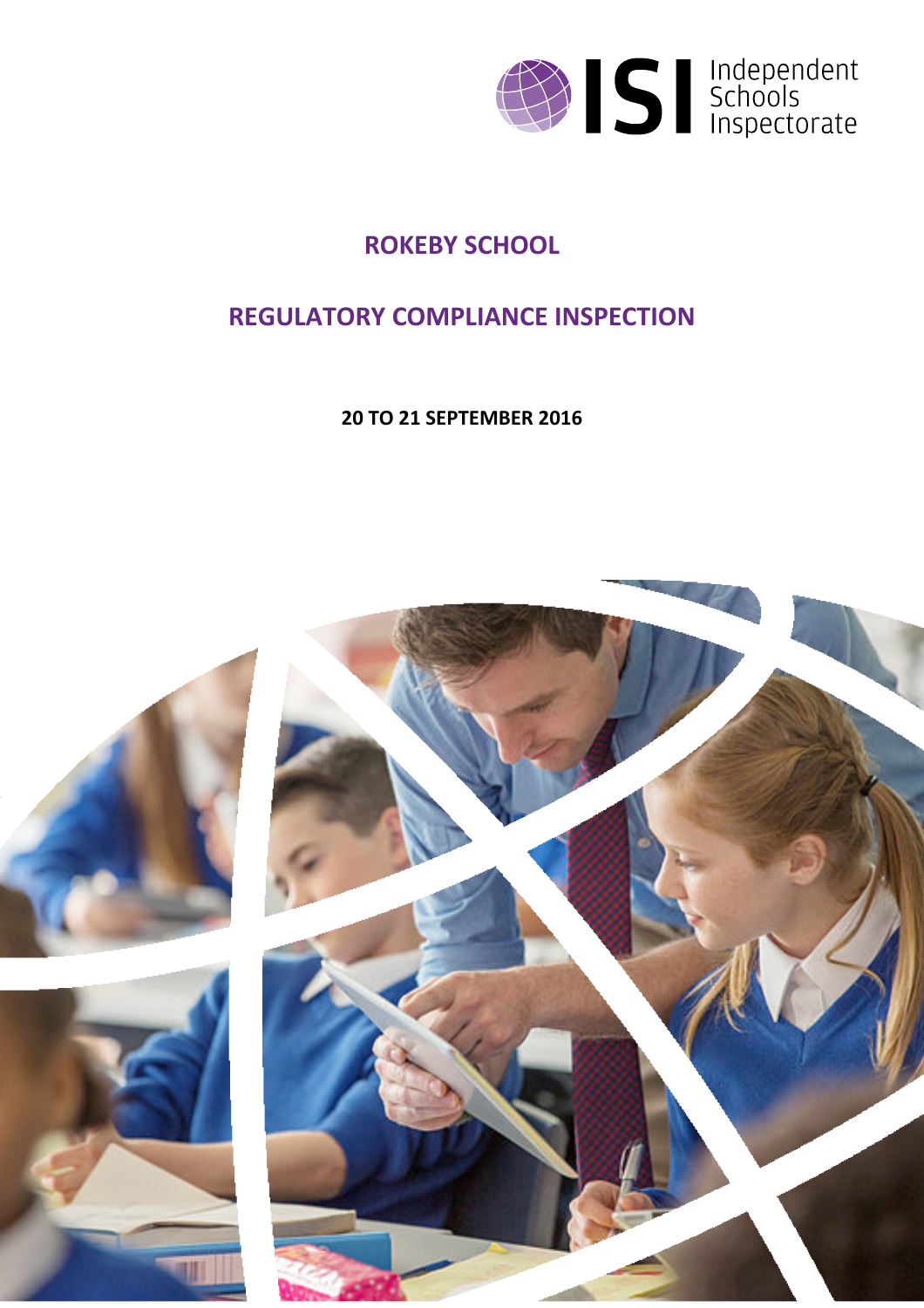# School's Details

| <b>Full Name of School</b>               | Rokeby School                                                                                                                                                                                                                                                                                                                                                                                     |
|------------------------------------------|---------------------------------------------------------------------------------------------------------------------------------------------------------------------------------------------------------------------------------------------------------------------------------------------------------------------------------------------------------------------------------------------------|
| <b>DfE Number</b>                        | 314/6005                                                                                                                                                                                                                                                                                                                                                                                          |
| <b>Registered Charity Number</b>         | 312653                                                                                                                                                                                                                                                                                                                                                                                            |
| <b>Address</b>                           | George Road<br>Kingston Upon Thames<br>Surrey<br>KT2 7PB                                                                                                                                                                                                                                                                                                                                          |
| <b>Telephone Number</b>                  | 020 8942 2247                                                                                                                                                                                                                                                                                                                                                                                     |
| <b>Email address</b>                     | reception@rokeby.org.uk                                                                                                                                                                                                                                                                                                                                                                           |
| Headmaster                               | Mr Jason Peck                                                                                                                                                                                                                                                                                                                                                                                     |
| <b>Chair of Governors</b>                | Mr Charles Carter                                                                                                                                                                                                                                                                                                                                                                                 |
| <b>Age Range</b>                         | 4 to 13                                                                                                                                                                                                                                                                                                                                                                                           |
| <b>Total Number of Pupils</b>            | 397                                                                                                                                                                                                                                                                                                                                                                                               |
| <b>Gender of Pupils</b>                  | <b>Boys</b>                                                                                                                                                                                                                                                                                                                                                                                       |
| <b>Pupils' Ability</b>                   | Standardised tests indicate that the ability of the<br>pupils is above the national average.                                                                                                                                                                                                                                                                                                      |
| <b>Pupils' Needs</b>                     | The number of pupils requiring support for<br>special educational needs and/or disabilities<br>(SEND) is eighty-three. None has a statement of<br>special educational needs or an education, health<br>and care (EHC) plan. They require support with a<br>range of specific learning difficulties. Six pupils<br>have English as an additional language (EAL) for<br>which they receive support. |
| <b>History of the School</b>             | Rokeby School is a preparatory school for boys,<br>situated in the London suburb of Kingston. It was<br>founded in Wimbledon in 1877, under private<br>ownership. In 1965 a group of parents set up the<br>school as an educational trust in its present<br>premises.                                                                                                                             |
| <b>Ownership and Governing Structure</b> | The school is a registered charity which is<br>administered by a board of governors.                                                                                                                                                                                                                                                                                                              |
| <b>School Structure</b>                  | Rokeby provides an integrated approach to<br>education across the full age range.                                                                                                                                                                                                                                                                                                                 |
| <b>Inspection Dates</b>                  | 20 to 21 September 2016                                                                                                                                                                                                                                                                                                                                                                           |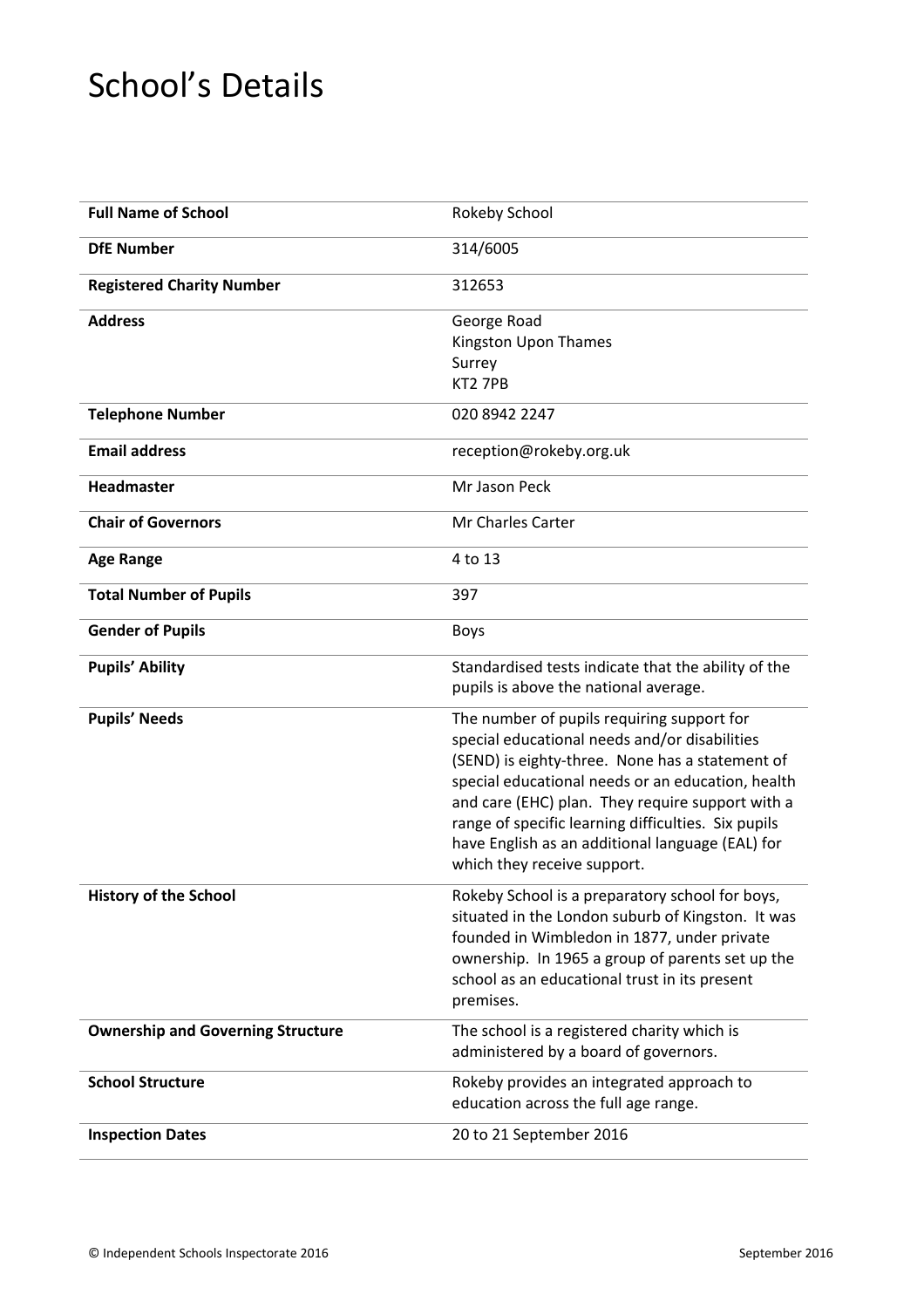# School's Details

**Other Useful Information:** The school is exempt from the learning and development requirements of the EYFS.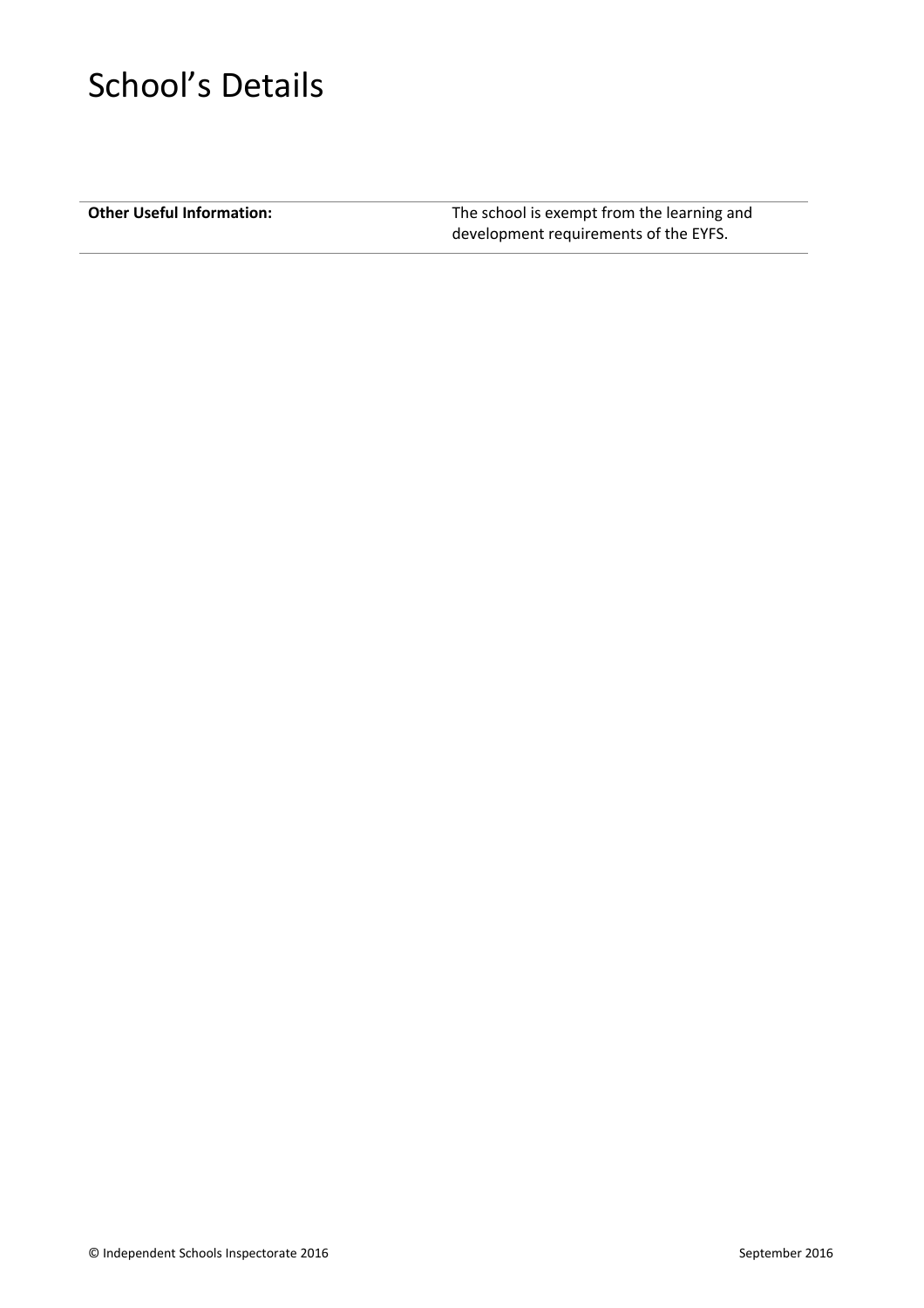# About the Inspection

The registration authority for independent schools is the Department for Education (DfE), which directs inspection according to a specified frequency or at any time where the DfE has particular concerns about a school. The Independent Schools Inspectorate (ISI) is the body approved by the Secretary of State for the purpose of inspecting schools which are, or whose heads are, in membership of the associations which form the Independent Schools Council (ISC) and reporting on the extent to which they meet the Independent School Standards ("the standards") in the Schedule to the Education (Independent School Standards) Regulations 2014. Accordingly, inspection records whether the school meets each of these standards, which are arranged in eight Parts, each of which is divided into separate paragraphs. The inspection of schools that have early years settings not requiring registration similarly records whether the school complies with key provisions of the Early Years Foundation Stage statutory framework, and for registered settings the full range of the Early Years Foundation Stage provisions is considered. Additionally, the inspection reports on the school's accessibility plan under Schedule 10 of the Equality Act 2010 and the ban on corporal punishment under section 548 of the Education Act 1996. It comments on the progress made by the school in meeting the compliance action points set out in the school's most recent statutory inspection. All association independent schools will have an inspection within three years from April 2016, in accordance with the Framework. The inspection may be of COMPLIANCE ONLY or of EDUCATIONAL QUALITY AND COMPLIANCE depending on a number of factors, including findings from their most recent inspection. Schools judged not to meet the standards following their inspection may also be subject to a progress monitoring visit before their next routine inspection. The progress monitoring visit will judge whether the school has taken the necessary action to meet any un-met standards and any concerns about quality identified at their previous inspection.

**This is a COMPLIANCE ONLY inspection and, as such, reports only on the school's compliance with the standards.** The standards represent minimum requirements and judgements are given either as **met** or as **not met**. All schools are required to meet all the standards applicable to them. Where the minimum requirements are not met, this is clearly indicated in the relevant section of the report and the school is required to take the actions specified.

The inspection does not include matters that are outside of the regulatory framework described above, such as:

- (i) the school's aims;
- (ii) an exhaustive health and safety audit;
- (iii) compliance with data protection requirements;
- (iv) an in-depth examination of the structural condition of the school, its services or other physical features;
- (v) contractual arrangements with parents;
- (vi) an investigation of the financial viability of the school or its accounting procedures.

Where necessary, National Curriculum nomenclature is used to refer to year groups. Links to the full regulations and requirements can be found here: The [Independent](http://www.legislation.gov.uk/uksi/2014/3283/contents/made) School Standards Regulations, [Early](https://www.gov.uk/government/publications/early-years-foundation-stage-framework--2) Years [Foundation](https://www.gov.uk/government/publications/early-years-foundation-stage-framework--2) Stage Statutory Framework.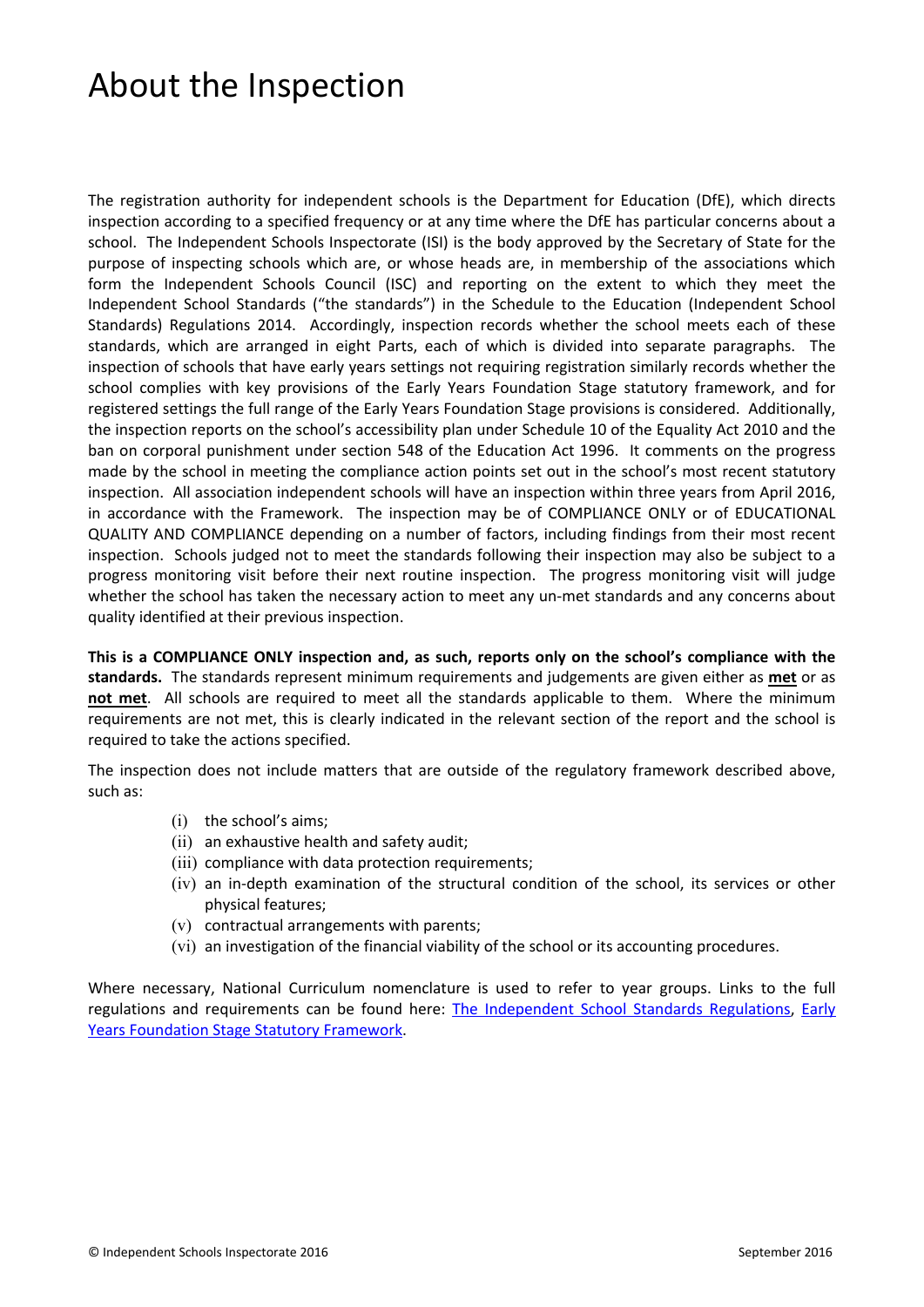### **SUMMARY EVALUATION**

**The school meets the standards in the schedule to the Education (Independent School Standards) Regulations 2014, and relevant requirements of the statutory framework for the Early Years Foundation Stage and associated requirements and no further action is required as a result of this inspection.**

#### **PART 1**

### **Quality of education provided**

The school uses its own framework to determine attainment, instead of the national framework.

The curriculum is documented, supported by appropriate plans and schemes of work for the pupils and covers the required breadth of material. The teaching enables pupils to make good progress, encompasses effective behaviour management and is supported by suitable resources. A suitable framework for the assessment of pupil performance is in place.

#### **The standards relating to the quality of education [paragraphs 1 - 4] are met.**

#### **PART 2**

#### **Spiritual, moral, social and cultural development of pupils**

Principles and values are actively promoted which facilitate the personal development of pupils as responsible, tolerant, law-abiding citizens.

**The standard relating to spiritual, moral, social and cultural development [paragraph 5] is met.**

#### **PART 3**

#### **Welfare, health and safety of pupils**

Arrangements are made to safeguard and promote the welfare of pupils by means that pay due regard to current statutory guidance; good behaviour is promoted; bullying is prevented so far as reasonably practicable; health and safety requirements are met, including those relating to fire safety; provision is made for first aid. Pupils are properly supervised, admission and attendance registers are maintained, as required, and there is a strategic approach to risk assessment. A disability access plan is in place.

The standards relating to welfare, health and safety [paragraphs 6 - 16], the requirement of Schedule 10 **of the Equality Act 2010 and the ban on corporal punishment under section 548 of the Education Act 1996 are met.**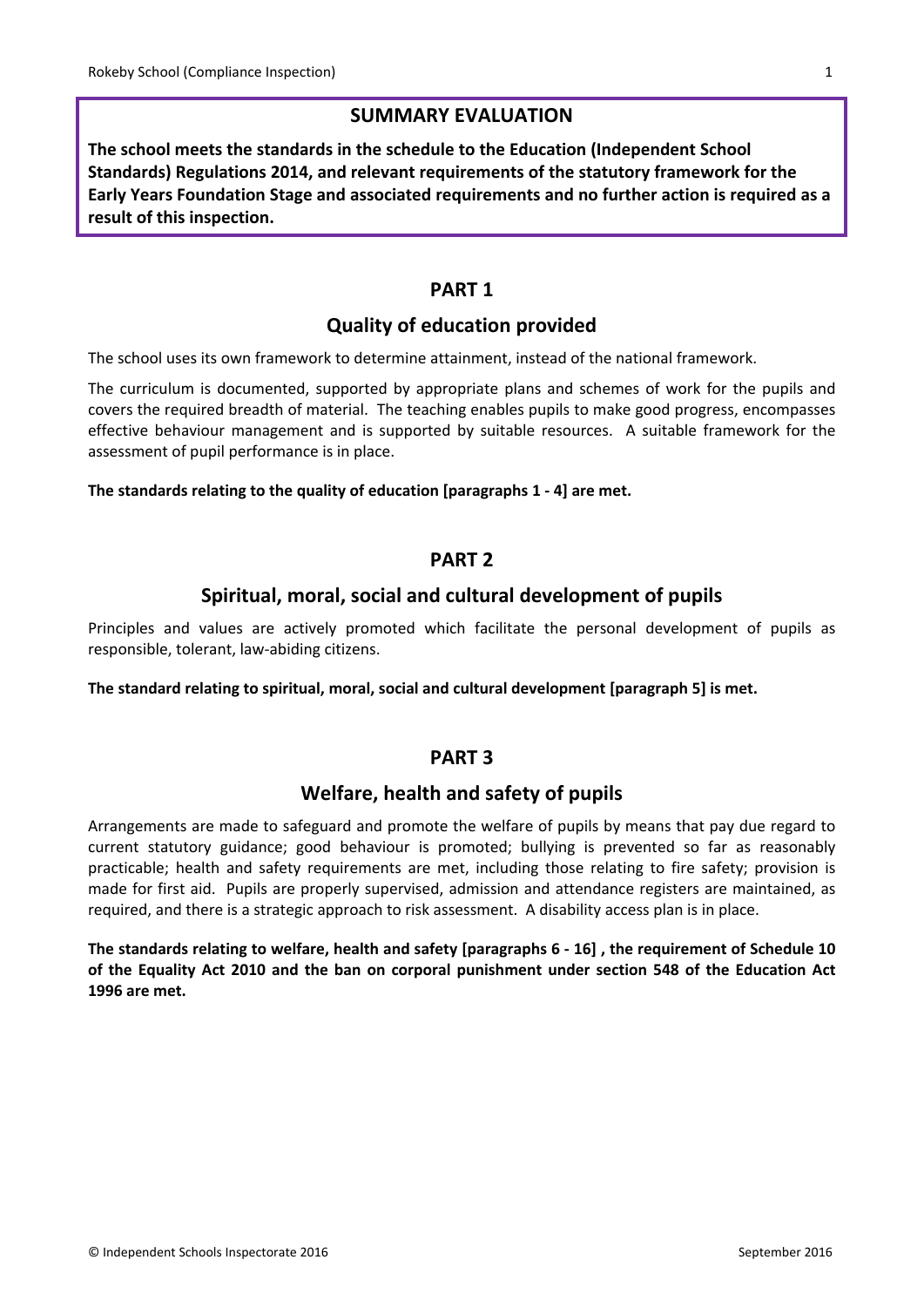#### **PART 4**

### **Suitability of staff, supply staff, and proprietors**

The school makes appropriate checks to ensure the suitability of staff, supply staff and proprietors, and a register is kept as required.

The standards relating to the suitability of those in contact with pupils at the school [paragraphs 17 - 21] **are met.**

#### **PART 5**

#### **Premises of and accommodation at schools**

Suitable toilet, changing and showering facilities for pupils and appropriate accommodation for their medical needs are provided. The premises are maintained to a standard commensurate with health and safety; acoustics and lighting are appropriate; water provision is adequate. Suitable outdoor space is provided for physical education and outdoor play.

#### **The standards relating to the premises and accommodation [paragraphs 22 - 31] are met.**

#### **PART 6**

#### **Provision of information**

A range of information is variously published, provided or made available to parents, inspectors and the Department for Education. These include details about the proprietor, the ethos of the school and the curriculum, and of the school's arrangements for admission, behaviour and exclusions, bullying, health and safety, first aid, details of the complaints procedure, and the number of complaints registered under the formal procedure during the preceding school year, and the provision for those with Education, Health and Care plans or English as an Additional Language. They also include particulars of the school's academic performance during the preceding school year, inspection reports and (for parents only) a report at least annually of their own child's progress. The safeguarding policy is posted on the school's website.

#### **The standard relating to the provision of information [paragraph 32] is met.**

#### **PART 7**

#### **Manner in which complaints are handled**

Parental complaints, if any, are handled effectively through a three-stage process, (informal, formal and a hearing before a panel of three, one of whom is independent of the school). Each stage has clear time scales, and at the third stage the panel can make findings and recommendations which are communicated to the complainant. Records are kept appropriately, including of any action taken, whether or not a complaint is successful.

#### **The standard relating to the handling of complaints [paragraph 33] is met.**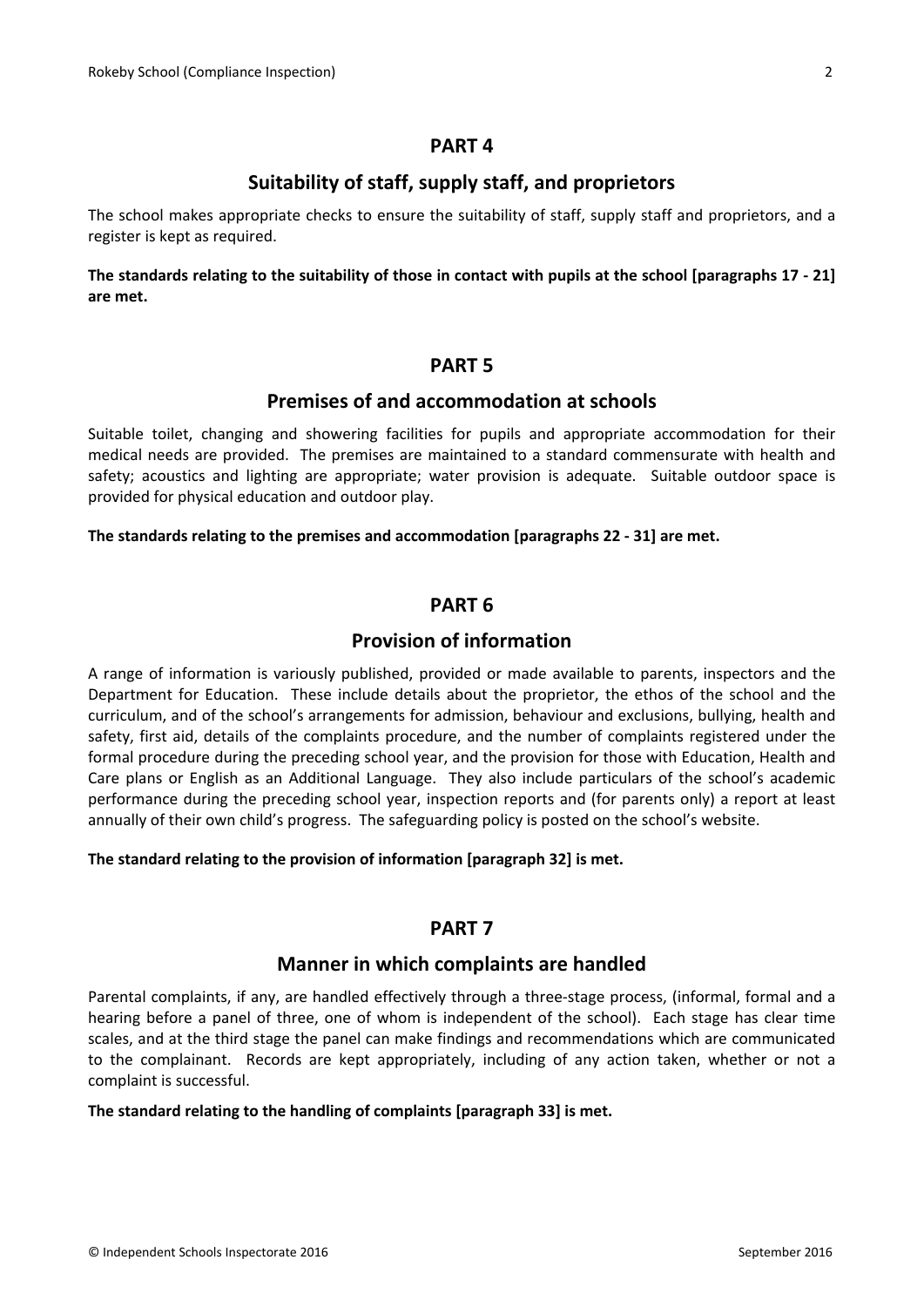### **PART 8**

### **Quality of leadership in and management of schools**

The proprietor ensures that the leadership and management demonstrate good skills and knowledge, and fulfil their responsibilities effectively, so that the other standards are consistently met and they actively promote the well-being of the pupils.

**The standard relating to leadership and management of the school [paragraph 34] is met.**